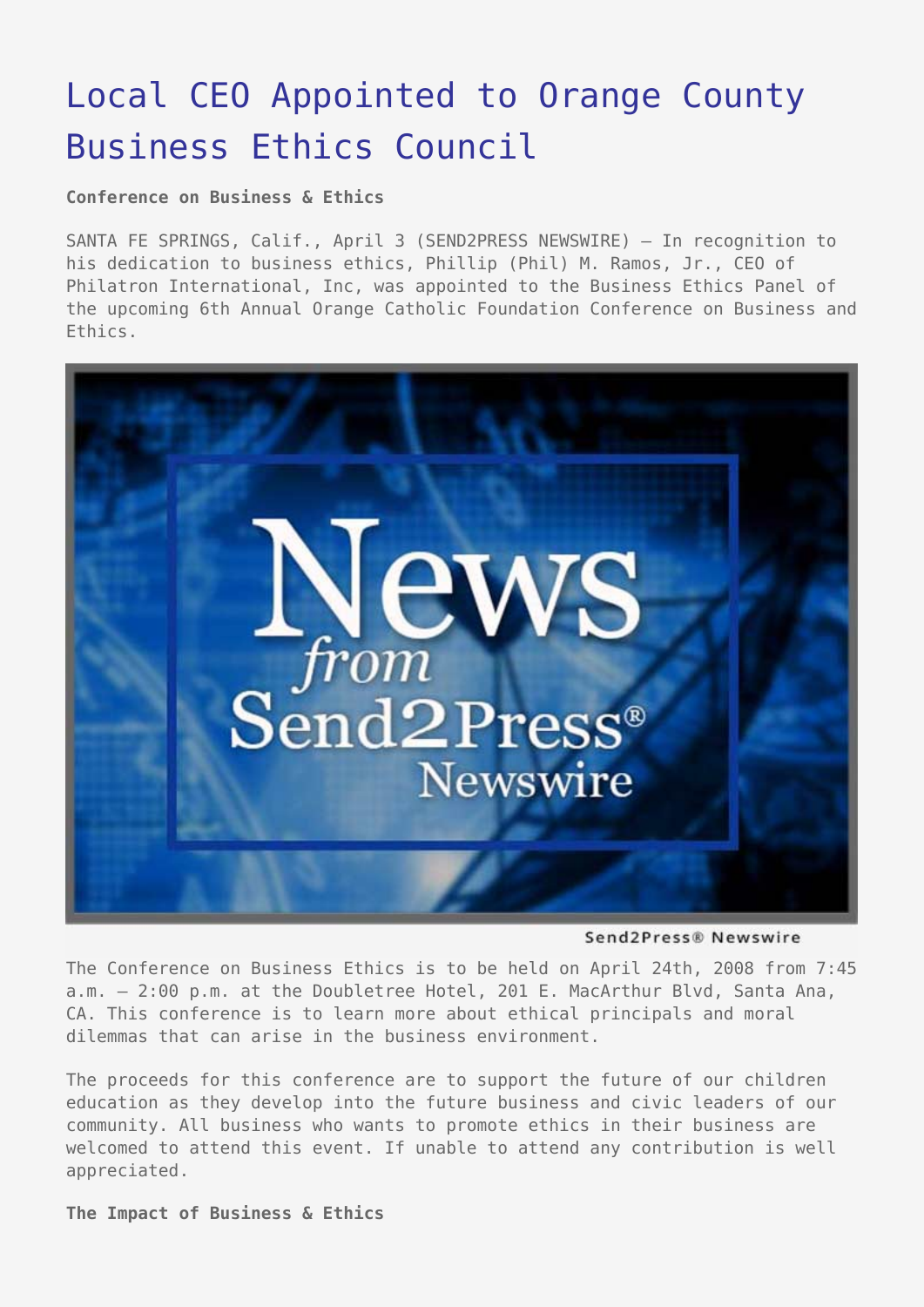In today's world, bringing Business and Ethics together is important. Keynote speakers will be giving talks to all Orange County Business who signed up for the 6th Annual Orange Catholic Foundation – Conference on Business & Ethics – KEEPING THE EDUCATION OF CATHOLIC EDUCATION ALIVE." Keynote speakers include: Dr. Milton Gordon, President of California State University, Fullerton – Hugh Hewitt, Radio Talk Show Host and Professor of Law at Chapman University School of Law – Mike Miller, Director of Programs, Acton Institute. For more information regarding this program, please contact Angelita Ramos, Director of Marketing, Philatron International, 562-802-2570 ext 227.



Send2Press® Newswire

## **Philatron International**

Philatron is not named after Phil. "Phil" means love in Latin. Electricity is the traveling of electron. Philatron means love of the electron. Philatron International, Inc. is a prime USA Manufacturer of Electrical Wire and Cable. Thirty-Four years ago and with less than \$200.00, Phil founded Philatron International. Currently, with over 100,000 square feet of facilities and 100 employees, Philatron has grown to one of the largest electrical wire and cable manufacturers in Southern California.

Phil believes in the principals of servant leadership and coaches his managers along the same path. Phil is honored to be named to the Business Ethics Panel. The nature of this topic is very close to him, being a business owner who not only enforces but also practices ethics and integrity to his own management team at Philatron. All Philatron International employees are extremely proud and honored to learn that their Founder was appointed to a